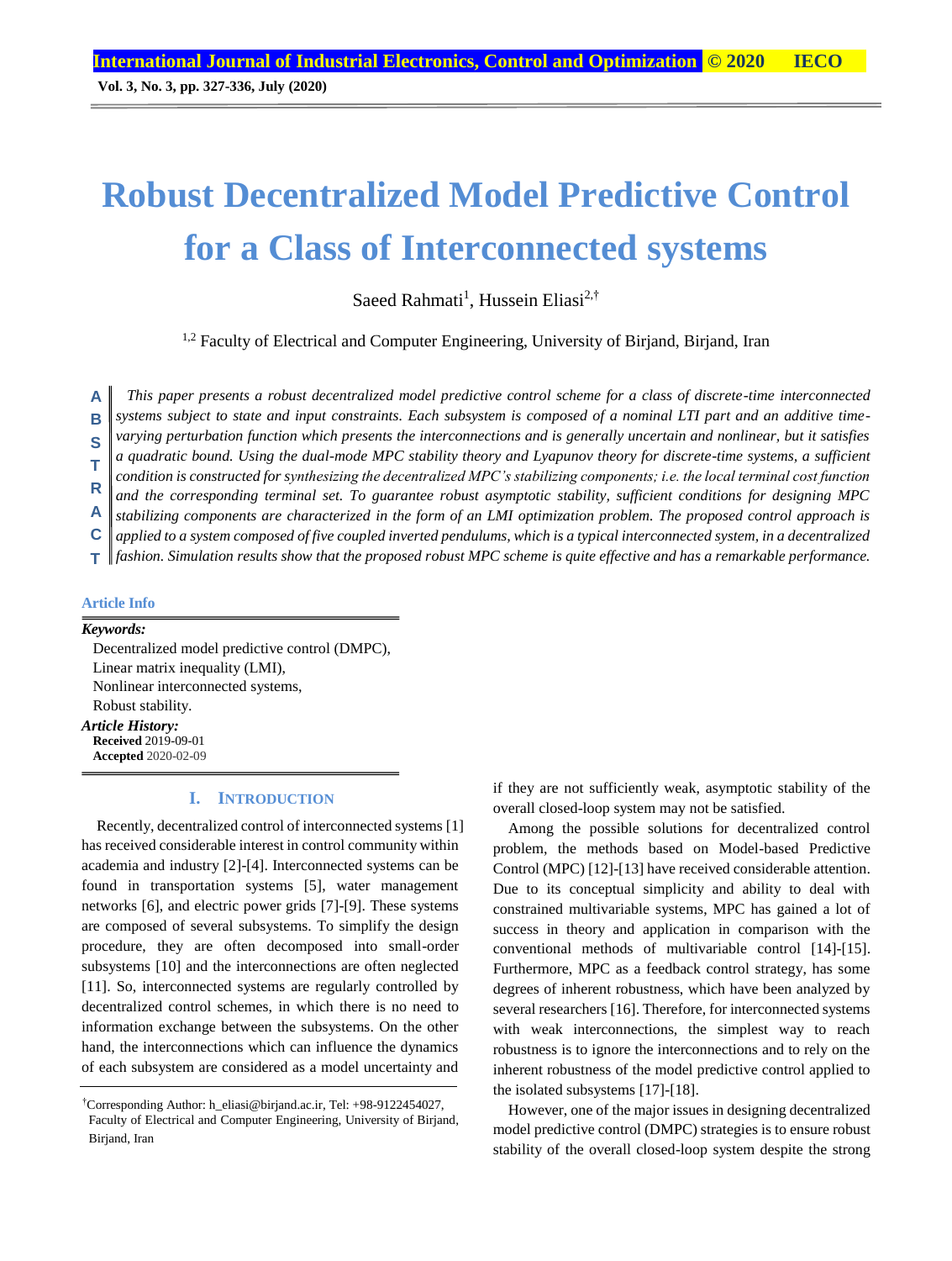interconnections among the subsystems that are not sufficiently small in the process. Unfortunately, only few contributions can be found in the context of DMPC scientific literature, mainly due to the fact that using the optimal cost function as a Lyapunov function, is not an easy task [19]. Nevertheless, synthesis of DMPC controllers for dynamic interconnected systems is investigated in some studies. In [20] interactions among subsystems are considered as disturbances to be rejected, where Input to State Stability [21] is used to guarantee stability. In [22]-[23] a linear system structured into physically coupled subsystems is considered and a decentralized control strategy by using tube-based MPC strategy [24] is proposed to guarantee asymptotic stability and satisfaction of constraints on system inputs and states. A DMPC design approach for dynamically coupled processes is proposed in [25]-[26], where linear interconnections are considered. In [27] the problem of decentralized model predictive control for constrained large-scale linear systems subject to additive bounded disturbances is considered. In some studies, a class of nonlinear discrete-time systems is considered in which subsystems are dynamically decoupled while they are affected by the neighbouring subsystems through the cost function of MPC [28]. It is assumed that each subsystem has local input and state constraints. In [2] an optimal control approach based on learning algorithms is suggested to attain the decentralized guaranteed cost controller design for a class of continuous-time nonlinear systems with bounded interconnection.

It should be noted that most of the studies consider the linear subsystems to develop a DMPC strategy. On the other hand, some real-world interconnected systems exhibit either nonlinear or uncertain interconnections, which leads to a special class of interconnected systems [29]. Also, the problem of increasing the interconnection bounds which can be tolerated by each subsystem is not paid attention to in the aforementioned studies. Therefore, studying the problem of constrained control of these systems is of practical importance. Some examples of the interconnected processes that can be modelled in this way include the turbine/governor control system [30]-[31], power systems with exciter control [32] and Lotka–Volterra models in biology [33] or chemical processes [34]. It is worth mentioning that, so far, this type of interconnected systems has not been focused in the context of DMPC.

The main contribution of this paper is to develop a constrained Robust DMPC (RDMPC) strategy to establish robust decentralized stabilization for these interconnected systems and, at the same time, maximizes the bound on the perturbation function which can be tolerated by each subsystem and models the interconnections between subsystems. The main advantage of this approach is that, it determines a linear DMPC law which stabilizes the overall interconnected system. Moreover, using this control law, the robust stability of overall system is guaranteed.

The remaining sections of this paper are organized as follows. In section 2, a class of discrete-time interconnected systems is introduced. In Section 3, the standard nominal MPC problem for an isolated subsystem is reviewed. The RDMPC law for the considered class of interconnected systems is presented in section 4. In section 5, the suitability and validity of the proposed RDMPC scheme is demonstrated by applying it to a typical interconnected system. Finally, some concluding remarks are provided in section 6.

Notation. In this paper, the short-hands  $\mathbb{M}$  and  $Z =$  $diag_{i \in \mathbb{M}}(Z_i)$  are exploited to denote the set  $\{1, ..., M\} \subseteq \mathbb{N}$ and a block-diagonal matrix S with blocks  $S_i$ , where  $i \in \mathbb{M}$ , respectively. Similarly,  $A \times B$  denotes the cartesian product of the sets A and B. A function  $f(\cdot): R^+ \to R^+$  is of class  $\kappa$ if it is continuous, strictly increasing and if  $f(0) = 0$ . It belongs to class  $\kappa_{\infty}$  if additionally it holds that  $\lim_{z \to \infty} f(z) = \infty$ .

## **II. PROBLEM FORMULATION**

Consider a class of interconnected systems, which can be decomposed into an ordered set  $M = \{1, ..., M\}$  of M interconnected non overlapping subsystems coupled in the state, in which each subsystem  $i \in \mathbb{M}$  is presented as

 $x_i(k + 1) = A_i x_i(k) + B_i u_i(k) + h_i(k, x_1(k), \dots, x_M(k)),$  $i \in \mathbb{M}$ , (1)

where  $x_i \in \mathbb{R}^{n_i}$  and  $u_i \in \mathbb{R}^{m_i}$  are the state vector and the control input of  $i^{th}$  subsystem, respectively.  $h_i: \mathbb{R}^{n+1} \to$  $\mathbb{R}^{n_i}$ ,  $i \in \mathbb{M}$ , is the perturbation function which presents the interconnection function, which may be uncertain or nonlinear in general.  $n = \sum_{i=1}^{M} n_i$ . The following assumptions will be used through this paper.

Assumption 1. Both the local control inputs  $u_i$  and states  $x_i$  are constrained as

 $u_i \in U^i, x_i \in \mathcal{X}^i, \forall i \in \mathbb{M},$  (2)

where  $U^i \subseteq \mathbb{R}^{m_i}$  and  $\mathcal{X}^i \subseteq \mathbb{R}^{n_i}$  are convex sets and both of them include origin.

Assumption 2.  $h_i: \mathbb{R}^n \to \mathbb{R}^{n_i}$  satisfies the following quadratic bound,

 $h_i^T(k, x)h_i(k, x) \leq \alpha_i^2 x^T H_i^T H_i x, \forall (k, x) \in \mathbb{Z}^+ \times \mathbb{R}^n$ , (3)

where  $\alpha_i$ ,  $i \in \mathbb{M}$ , is the bounding parameter on the perturbation function  $h_i(k, x)$  and  $x = [x_1^T, \dots, x_N^T]^T \in \mathbb{R}^n$ is the state vector of overall interconnected system.  $H_i$ ,  $i \in$ M, is a constant  $l_i \times n$  matrix and k is time instance.

The dynamics of the overall interconnected system can be represented as

$$
x(k + 1) = A_D x(k) + B_D u(k) + \tilde{h}(k, x(k)),
$$
 (4)

where  $u = [u_1^T, ..., u_M^T]^T \in \mathbb{R}^m$  is the control input of overall interconnected system and  $m = \sum_{i=1}^{M} m_i$ . The definition of the overall vectors  $x$  and  $u$  means that the subsystems are disjoint.  $A_D = \text{diag}\{A_1, ..., A_M\}$  and  $B_D =$  $diag{B_1, ..., B_M}$  are constant matrices of appropriate dimensions.  $\tilde{h} = [h_1^T, ..., h_M^T]^T$  is the overall interconnection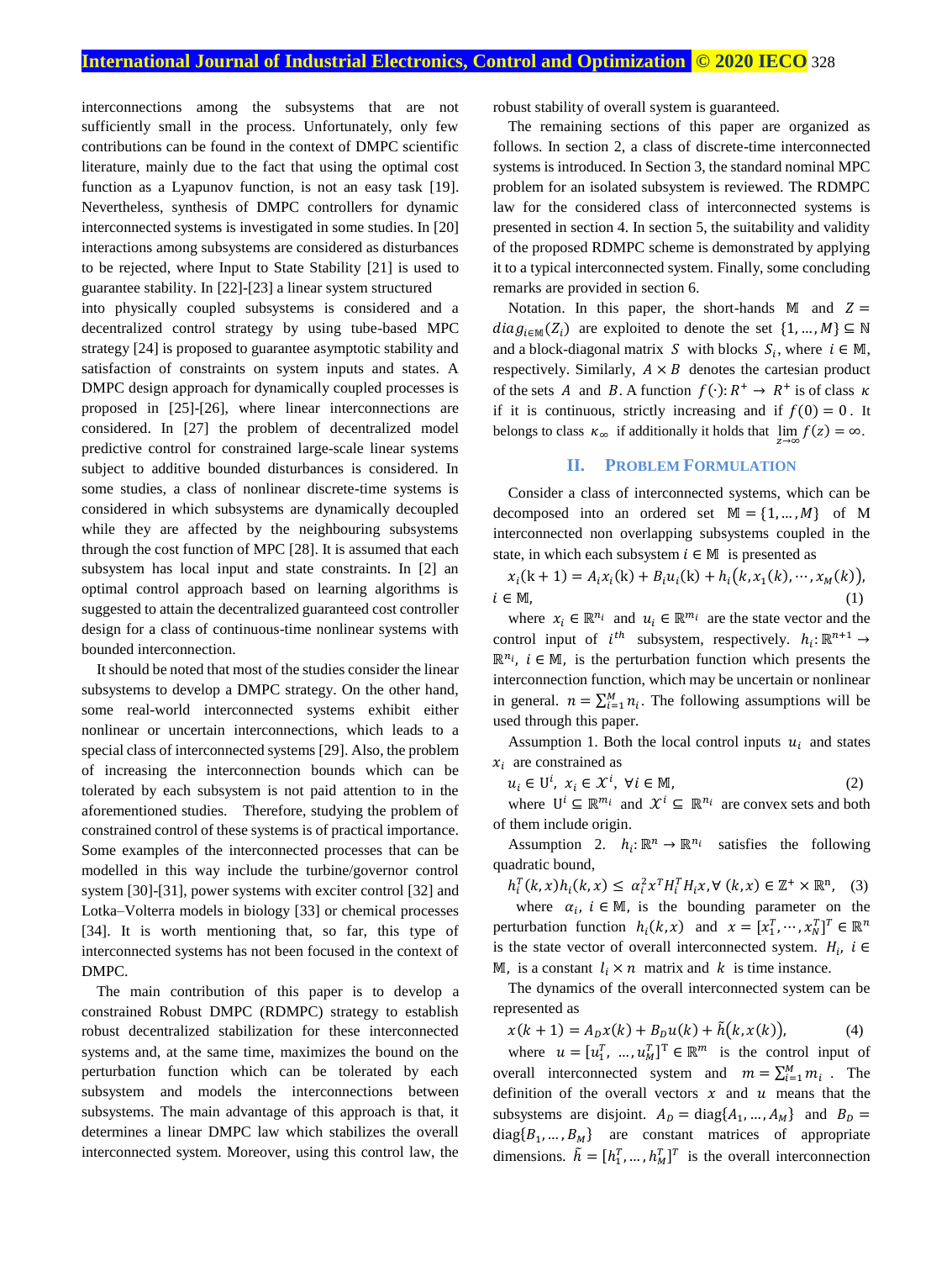function. By obeying the decentralized information structure constraints, it is assumed that the control of each subsystem is performed by using only its locally state vector  $x_i$ . According to assumption 2,  $\tilde{h}$  satisfies the following quadratic inequality bound for all  $(k, x) \in \mathbb{Z}^+ \times \mathbb{R}^n$ ,

$$
\tilde{h}^T(k, x(k))\tilde{h}(k, x(k)) \leq x^T(k)(\sum_{i=1}^M \alpha_i^2 H_i^T H_i) x(k). \quad (5)
$$

For given matrices  $H_i$ , Ineq. (5) defines a class of vector functions as

$$
\mathbf{H}_{\alpha} = \{\tilde{h}: \mathbb{R}^{n+1} \to \mathbb{R}^n | \tilde{h}^T \tilde{h} \le
$$
  

$$
x^T(k)(\sum_{i=1}^M \alpha_i^2 H_i^T H_i) x(k), \text{ for all } k \in \mathbb{Z}^+\},
$$
 (6)

where  $\boldsymbol{\alpha} = [\alpha_1, \cdots, \alpha_N]^T$ . This class includes functions  $\tilde{h}(k, x)$  that satisfy  $\tilde{h}(k, 0) = 0$ , and so  $x = 0$  is an equilibrium point for the overall interconnected system (4).

Definition 1. The interconnected system (4) is robustly connectively stable with degree  $\alpha$  if the equilibrium point  $x = 0$  is globally stable for all  $\tilde{h}(k, x) \in H_{\alpha}$ .

Assumption 3. The pairs  $(A_i, B_i)$ ,  $i \in M$ , are robustly stabilizable, i.e., there exists a linear state-feedback control law of the form  $\overline{k}_f^i(x_i) = K_i x_i$ , where  $K_i \in \mathbb{R}^{m_i \times n_i}$ ,  $\forall i \in \mathbb{M}$ , such that the closed-loop system  $x_i(k + 1) = (A_i +$  $B_i K_i$ ) $x_i$ (k) +  $h_i$ (k, x),  $i \in M$ , is robustly connectively stable with degree  $\alpha_i$ .

It should be noticed that if the pairs  $(A_i, B_i)$ ,  $i \in \mathbb{M}$ , are robustly stabilizable, then the pair  $(A_D, B_D)$  is robustly stabilizable, and therefore there exists a decentralized statefeedback control law  $\bar{k}_f(x) = K_D x$ , where  $K_D = diag(K_i) \in$  $\mathbb{R}^{m \times n}$ , such that the closed-loop system  $x(k + 1) = (A_D +$  $(B_D K_D)x(k) + \tilde{h}(x)$  is robustly connectively stable with degree  $\alpha$ . By connective stability, the objective is that the interconnected system (4) remains stable whether the subsystems are connected or disconnected.

Definition 2. By neglecting the interconnections between subsystems, the model of the isolated subsystem can be represented as

$$
x_i^{IS}(k+1) = A_i x_i^{IS}(k) + B_i u_i^{IS}(k), i \in \mathbb{M},
$$
 (7)

where  $x_i^{IS} \in \mathbb{R}^{n_i}$  is state vector of  $i^{th}$  isolated subsystem. Therefore, the overall isolated system is presented as

$$
x^{IS}(k+1) = A_D x^{IS}(k) + B_D u^{IS}(k),
$$
\n(8)

where  $x^{IS} = [x_1^{IST}, \dots, x_M^{IST}]^T$  and  $u^{IS} = [u_1^{IST}, \dots, u_M^{IST}]^T$ are the state vector and the control input of the overall isolated system.

In following, first, in section 3, the stability problem of overall isolated system is formulated. Then, in section 4, the results obtained in section 3 are used to establish the robust connective stability of the interconnected system.

# III. **NOMINAL MPC FOR OVERALL ISOLATED SYSTEM**

## *A. Nominal MPC*

The discrete-time dual-mode nominal MPC law [12] for regulation of each isolated subsystem  $i \in M$ , denoted by

 $u_i^{IS} = k_{MPC}(x_i^{IS})$ , is defined through a finite-horizon optimal control problem  $\mathbb{P}_N^i(x_i^{IS})$ , which is solved online at each time sample  $k$ :

$$
\mathbb{P}_{N}^{i}(x_{i}^{IS}) \colon J_{i}(x_{i}^{IS}) = \min_{u_{i}} \sum_{t=0}^{N-1} l_{i}(x_{i}^{IS}(t), u_{i}^{IS}(t)) + V_{f}^{i}(x_{i}^{IS}(N)) \tag{9a}
$$

$$
s.t., x_i^{IS}(0) = x_i^{IS}(k) \tag{9b}
$$

$$
x_i^{IS}(t+1) = A_i x_i^{IS}(t) + B_i u_i^{IS}(t) \quad \forall t \in
$$
  
{0, ..., N - 1}, (9c)

$$
(x_i^{IS}(t), u_i^{IS}(t)) \in \mathcal{X}^i \times U^i, \ \forall t \in \{0, \dots, N-1\} \ , \tag{9d}
$$
  

$$
x_i^{IS}(N) \in \mathcal{X}_i^i, \tag{9e}
$$

where *N* is the prediction horizon and,  $\forall i \in \mathbb{M}$ ,  $\mathcal{X}_f^i$  is terminal constrained set and both the terminal penalty cost  $V_f^i(x_i^{IS}(N))$  and the stage cost  $l_i(x_i^{IS}(k), u_i^{IS}(k))$  are positive definite convex functions. The optimal solution of  $i<sup>th</sup>$ optimal control problem is denoted by  $u_i^{Is*} =$  ${u_{i,0}^{IS}}^*$ , ...,  ${u_{i,N-1}^{IS}}$ . Using Receding Horizon strategy, the closed loop control law for  $i^{th}$  isolated subsystem is defined by  $k_{MPC}^i = u_{i,0}^{IS^*}, i \in \mathbb{M}.$  (10)

**Assumption 4.** For  $i^{th}$  isolated subsystem ( $i \in M$ ), a locally linear state feedback control law,  $k_f^i(x_i^{IS})$ , terminal set  $\mathcal{X}_f^i$  and terminal penalty cost  $V_f^i(x_i^{IS}(N))$  are chosen such that:

- 1.  $\mathcal{X}_f^i \subset \mathcal{X}^i$ ,  $\mathcal{X}_f^i$  is closed,  $0 \in \mathcal{X}_f^i$ ,
- 2.  $k_f^i(x_i^{IS}) \in U^i$ ,  $\forall x_i^{IS} \in \mathcal{X}_f^i$ ,

3.  $\mathcal{X}_f^i$  is a controlled invariant set for  $x_i^{IS}(k+1) =$  $A_i x_i^{IS}(k) + B_i k_f^i(x_i^{IS}),$ 

- 4.  $\beta_1(||x_i^{IS}||_2) \le V_f^i(x_i^{IS}) \le \beta_2(||x_i^{IS}||_2).$
- 5.  $\Delta V_f^i(x_i^{IS}(k)) \le -l_i\left(x_i^{IS}(k), k_f^i(x_i^{IS})\right), \ \forall x_i^{IS} \in \mathcal{X}_f^i,$ where  $\Delta V_f^i(x_i^{IS}(k)) = V_f^i(x_i^{IS}(k+1)) - V_f^i(x_i^{IS}(k)).$

**Theorem 1** [12]. Let  $\beta_1(\cdot)$  and  $\beta_2(\cdot)$  be  $K_{\infty}$  class functions. If assumption 4 holds, then the  $i^{th}$  closed-loop isolated subsystem  $x_i^{IS}(k + 1) = A_i x_i^{IS}(k) + B_i k_{MPC}^i(k)$ ,  $i \in$ M, is asymptotically stable with the domain of attraction  $\mathbb{X}_N^i$ .  $\mathbb{X}_N^i$   $\subset \mathbb{R}^{n_i}$  denotes the set of all initial state vectors of isolated subsystem  $i$  for which problem (9) is feasible.

**Lemma 1** [35]. For the  $i^{th}$  isolated subsystem (7) with perfect state measurement and no disturbances, the feasibility of the open-loop optimal control problem  $\mathbb{P}_N^i(x_i^{IS})$  at time sample  $k = 0$  implies its feasibility for all  $k > 0$ .

## *B. Nominal MPC for Isolated System*

Since it is assumed that the subsystems are disjoint, the M optimal problems  $\mathbb{P}_N^i(x_i^{IS})$ ,  $i \in \mathbb{M}$ , which are defined above, can be augmented in one optimal problem as

$$
\mathbb{P}_N(x^{IS}) \colon J(x^{IS}) = \min_u \sum_{t=0}^{N-1} l(x^{IS}(t), u^{IS}(t)) + V_f(x^{IS}(N)) \tag{11a}
$$

s.t., 
$$
x^{IS}(t+1) = A_D x^{IS}(t) + B_D u^{IS}(t)
$$
,  
\n $\forall t \in \{0, ..., N-1\},$  (11b)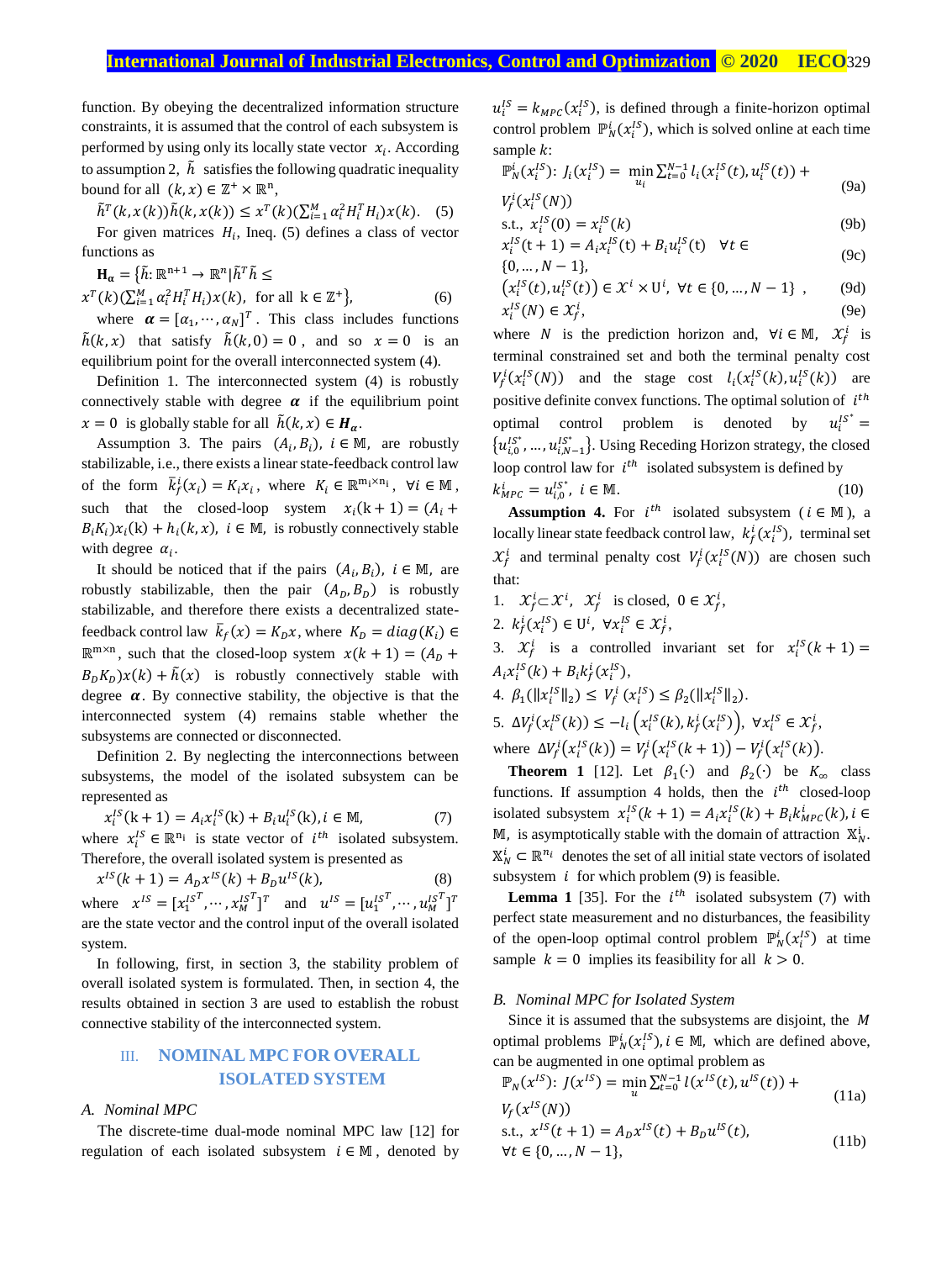$$
x^{IS}(0) = x^{IS}(k),\tag{11c}
$$

$$
(x^{IS}(t), u^{IS}(t)) \in \mathcal{X} \times U, \forall t \in \{0, \dots, N-1\}
$$
 (11d)

$$
\chi^{IS}(N) \in \mathcal{X}_f,\tag{11e}
$$

where  $L^{IS}(t), u^{IS}(t)) \triangleq \sum_{i=1}^{M} l_i(x_i^{IS}(t), u_i(t))$ and  $V_f(x^{IS}(N)) \triangleq \sum_{i=1}^M V_f^i(x_i^{IS}(N))$ . Also,  $U \triangleq U_1 \times \cdots \times U_M$ ,  $\mathcal{X} \triangleq \mathcal{X}_1 \times \cdots \times \mathcal{X}_M$  and  $\mathcal{X}_f \triangleq \mathcal{X}_f^1 \times \cdots \times \mathcal{X}_f^M$ .

Therefore, the optimal solution to the MPC problem for overall isolated system  $\mathbb{P}_N(x^{1S})$ , which is denoted by  $u^{1S^*} =$  ${u_0^{IS}}^*$ , ...,  ${u_{N-1}^{IS}}$ , includes the optimal solutions of M optimal problems, which are solved separately. The control law for the overall isolated system is as follows,

$$
k_{MPC}(x^{IS}) \triangleq u^{IS^*}(\mathbf{k}) = \left[u_{1,0}^{IS^*}, \dots, u_{M,0}^{IS^*}\right]^T. \tag{12}
$$

The overall closed loop isolated system is represented as

$$
x(k+1) = A_D x(k) + B_D k_{MPC}(x^{IS}).
$$
 (13)

**Theorem 2** (Stability of overall isolated system). Consider the nominal isolated subsystem (7). Suppose that state  $x_i^{IS}$  is measurable in current time  $k$  and (a) assumptions 1, 3 and 4 are satisfied  $\forall i \in \mathbb{M}$ , (b) the *M* optimal problems  $\mathbb{P}_N^i(x_i^{IS})$ ,  $i \in \mathbb{M}$ , are feasible at  $k = 0$ . Then, the closed loop overall isolated system (13) is asymptotically stable with domain of attraction  $\mathbb{X}_N \triangleq \mathbb{X}_N^1 \times ... \times \mathbb{X}_N^M$ .  $\mathbb{X}_N \subset \mathbb{R}^n$  denotes the set of all initial state vectors of overall isolated system for which assumption (b) is satisfied.

Proof. According to Lemma 1, assumption (b) guaranties the feasibility of the open loop optimal control problem  $\mathbb{P}_N(x^{1S})$  which includes *M* optimal control problems. Form assumption (a) and Theorem 1, the  $i<sup>th</sup>$  isolated subsystem is asymptotically stable with domain of attraction  $\mathbb{X}_N^i$ . Therefore, there is a Lyapunov functional  $V_i(x_i^{IS})$ :  $\mathbb{R}^{n_i} \to \mathbb{R}$ , for  $i^{th}$ closed loop isolated subsystem, such that:

$$
V_i(0) = 0, V_i(x_i^{IS}) > 0 \text{ and } \Delta V_i(x_i^{IS}) < 0
$$
  
for all  $x_i^{IS} \in \mathbb{X}_N^i$  and  $x_i^{IS} \neq 0$  (14)

Now, let the Lyapunov functional  $V(x^{1S})$ :  $\mathbb{R}^n \to \mathbb{R}$  is considered for overall isolated system (8) as

$$
V(x^{IS}) = \sum_{i=1}^{M} \beta_i V_i(x_i^{IS}),
$$
\n(15)

where  $\beta_i$ ,  $i \in M$ , are positive constants. According to (14) and (15),

$$
V(0) = 0, V(x^{IS}) > 0 \text{ and } \Delta V(x^{IS}) < 0 \text{ for}
$$
  
all  $x^{IS} \in X_N$  and  $x^{IS} \neq 0$ . (16)

So, the closed loop overall isolated system (13) is asymptotically stable with domain of attraction  $\mathbb{X}_N$ .

**Remark 1.** According to assumption 4 and Theorem 1, for the overall isolated system (8), (a) There exists a locally linear state feedback control law  $k_f(x^{IS})$ , terminal set  $\mathcal{X}_f$ , and terminal penalty cost  $V_f(x^{1S}(k))$  such that:

1.  $\mathcal{X}_f \subset \mathcal{X}$ ,  $\mathcal{X}_f$  is a closed,  $0 \in \mathcal{X}_f$  as an interior point, 2.  $k_f(x^{IS}) \in U$ , for all  $x^{IS} \in \mathcal{X}_f$ ,

3.  $\mathcal{X}_f$  is a controlled invariant set for  $x^{1S}(k+1) =$  $A_D x^{IS}(k) + B_D k_f(x^{IS}),$ 

4.  $\Delta V_f(x^{IS}(k)) \le -l(x^{IS}(k), k_{MPC}(x^{IS}(k)))$  for all  $x^{IS} \in$ 

 $\mathcal{X}_f$ .

(b) The problem (11) is feasible and its optimal solution is Equ. (12).

The part (a) in remark 1 presents sufficient conditions for asymptotic stability of overall isolated system under control law (12).

# IV. **ROBUST DECENTRALIZED MPC FOR INTERCONNECTED SYSTEM**

Let consider the interconnected system presented by Equ. (4). In order to implement an RDMPC strategy for this system, the term  $\tilde{h}(k, x(k))$  in Equ. (4) is considered as an additive state-dependent perturbation. Therefore, the prediction of the state trajectories of the interconnected system is calculated based on the overall isolated system (8). Consequently, the overall RDMPC problem is as follows,

$$
\mathbb{P}_N(x) : J(x) = \min_{u} \sum_{t=0}^{N-1} \bar{l}(x(t), u(t)) + \bar{V}_f(x(N)) \quad (17a)
$$

s.t., 
$$
x(0) = x(k)
$$
, (17b)

$$
x(t+1) = A_D x(t) + B_D u(t), \quad t \in \{0, ..., N-1\}, \qquad (17c)
$$

$$
(x(t), u(t)) \in \mathcal{X} \times U, \ \forall t \in \{0, \dots, N-1\},\tag{17d}
$$

$$
x(N) \in \overline{X}_f, \tag{17e}
$$

where  $\bar{l}(x(t), u(t)) \triangleq x^T(t)Q_D x(t) + u^T(t)R_D u(t)$ .  $Q_D =$  $diag(Q_i)$  and  $R_D = diag(R_i)$ , where  $Q_i \in \mathbb{R}^{n_i \times n_i}$  and  $R_i \in$  $\mathbb{R}^{m_1 \times m_i}$ ,  $\forall i \in \mathbb{M}$ , are all positive definite. Also, the overall terminal set  $\bar{X}_f$  and terminal cost  $\bar{V}_f(x)$  are defined as  $\overline{X}_f = \overline{X}_f^1 \times \cdots \times \overline{X}_f^M$  and  $\overline{V}_f(x) = \sum_{i=1}^M \overline{V}_f^i(x_i)$ , respectively. Since the subsystems are disjoint, problem (17) consists of M optimal control problems denoted by  $\mathbb{P}_N(x_i)$ ,  $i \in \mathbb{M}$ . Every subsystem  $i$  has its own MPC law, which is a function of only its locally available state  $x_i$ . Therefore, the overall control law, which is optimal solution of problem (17), represented by  $\overline{k}_{MPC}(x)$  is defined by

$$
\bar{k}_{MPC}(x) \triangleq \bar{u}^*(k) = {\bar{u}_{1,0}^*, \dots, \bar{u}_{M,0}^*}.
$$
 (18)

To guarantee the robust connective stability of the interconnected system (4) under the MPC law  $\bar{k}_{MPC}(x)$ , there must exist  $\bar{k}_f(x)$ ,  $\bar{x}_f$ , and  $\bar{V}_f(x(k))$  such that the conditions in remark 1(a) are satisfied in presence of the perturbation function  $\tilde{h}(k, x)$ . In other words,  $\bar{x}_f$ ,  $\bar{V}_f(x)$  and  $\bar{k}_f$  must be chosen such that they are robust version of  $\mathcal{X}_f$ ,  $V_f(x)$  and  $k_f$  against  $\tilde{h}(x)$ , respectively.

*A. Constructing*  $\bar{\boldsymbol{X}}_f$ ,  $\bar{V}_f(\boldsymbol{x})$  and  $\bar{k}_f$ 

Let consider a quadratic form for terminal cost function  $\overline{V}_{f_i}(x_i) \triangleq x_i^T P_i x_i$  with  $P_i = P_i^T$  and  $P_i > 0$  for each subsystem. Therefore, the overall terminal cost function  $\bar{V}_f(x)$ is as follows

$$
\overline{V}_f(x) = \sum_{i=1}^M \overline{V}_{f_i}(x_i) = x^T P_D x,\tag{19}
$$

where  $P_D = diag\{P_i\}$ . Having defined the matrices  $P_i$ , the terminal set  $\overline{X}_f^i$  can be considered as the largest set  $\Omega_i(\varepsilon)$ which is defined by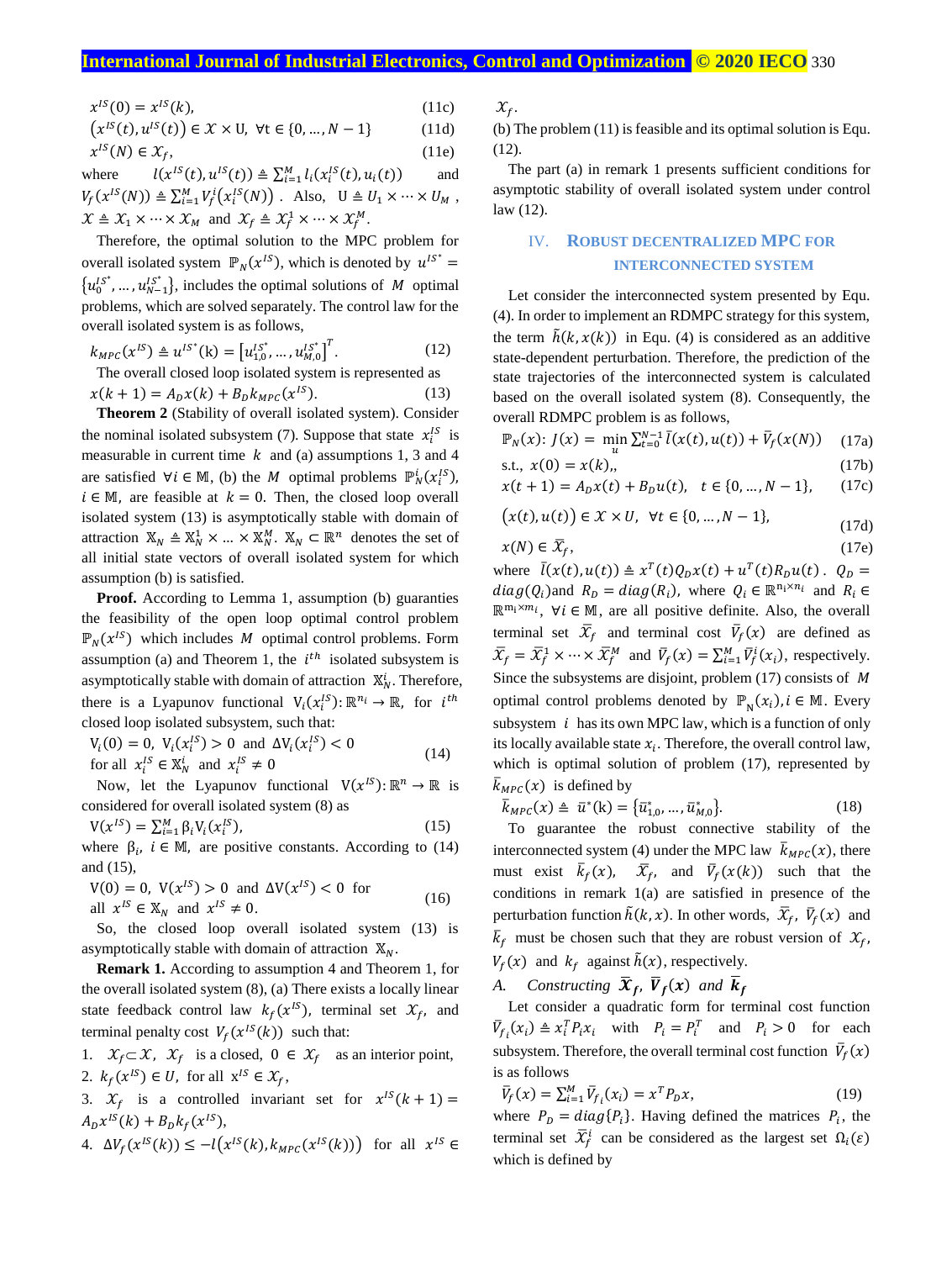$\Omega_i(\varepsilon) = \{x_i : \overline{V}_{f_i}(x_i) = x_i^T P_i x_i \le \varepsilon, x_i \in X_i, K_i x_i \in$  $U_i$ ,  $\forall i \in \mathbb{M}$ . (20)

In order to specify the matrix  $P<sub>n</sub>$ , the fourth condition in remark 1(a) is rewritten for the interconnected system (4) as follows

$$
\Delta \bar{V}_f(x) < -x^T Q_D x - u^T R_D u \quad \text{for all} \quad x \in \bar{X}_f. \tag{21}
$$
\n
$$
\text{From Equs. (4), (19) and (21), it follows that}
$$

$$
\Delta V_f(x) = x^T (\overline{A}^T P_D \overline{A} - P_D + Q_D + K_D^T R_D K_D) x +
$$

$$
\tilde{h}^T P_D \tilde{h} + x^T \bar{A}^T P_D \tilde{h} + \tilde{h}^T P_D \bar{A} x < 0,\tag{22}
$$

where  $\overline{A} = A_D + B_D K_D$ . The above inequality can be written as the following matrix form:

$$
\Delta \overline{V}_f(x) =
$$
\n
$$
\begin{bmatrix} \chi \\ \tilde{h} \end{bmatrix}^T \begin{bmatrix} \overline{A}^T P_D \overline{A} - P_D + Q_D + K_D^T R_D K_D & \overline{A}^T P_D \\ P_D \overline{A} & P_D \end{bmatrix} \begin{bmatrix} \chi \\ \tilde{h} \end{bmatrix} < (23)
$$
\n
$$
0.
$$

The Ineq. (5) is equivalent to the following one

$$
\begin{bmatrix} x \\ \tilde{h} \end{bmatrix}^T \begin{bmatrix} -H_D^T \Sigma^{-1} H_D & 0 \\ 0 & I \end{bmatrix} \begin{bmatrix} x \\ \tilde{h} \end{bmatrix} < 0,\tag{24}
$$

where  $H_D = [H_1^T, ..., H_M^T]^T$ ,  $\Sigma = diag\{ \gamma_i I_{l_i}, i \in M \}$  and  $\gamma_i =$ 1  $\frac{1}{\alpha_i^2}$ ,  $i \in M$ . Using the S-procedure [36] and with respect to (24), Ineq. (23) is satisfied if the following inequality holds:

$$
\Delta \bar{V}_f(x) = \begin{bmatrix} x \\ \tilde{h} \end{bmatrix}^T \begin{bmatrix} X & \bar{A}^T P_D \\ P_D \bar{A} & P_D - I \end{bmatrix} \begin{bmatrix} x \\ \tilde{h} \end{bmatrix} < 0, \tag{25}
$$

Where  $X = \overline{A}^T P_D \overline{A} - P_D + Q_D + K_D^T R_D K_D + H_D^T \Sigma^{-1} H_D$ .

Rewriting the last inequality and applying Schur complement [37], one may have

$$
\begin{bmatrix} [-P_{\rm D} + P_{\rm D}(P_{\rm D} - I)^{-1}P_{\rm D}]^{-1} & \overline{A} \\ \overline{A}^T & XX \end{bmatrix} < 0, \tag{26}
$$

where  $XX = -P_D + Q_D + K_D^T R_D K_D + H_D^T \Sigma^{-1} H_D$ .

In order to simplify Ineq. (26), the following lemma is used. **Lemma 2.** For any invertible matrix  $C$  and matrices  $D$ ,  $E$ , and  $F$ , the following holds:

$$
(C + DEF)^{-1} = C^{-1} - C^{-1}D(I + EFC^{-1}D)^{-1}.
$$
 (27)

In Equ. (27), let  $C = -P_D$ ,  $D = P_D$ ,  $E = (P_D - I)^{-1}$ , and  $F = P_D$ . Then for the element {1,1} of (26), it obtains

$$
[-PD + PD(PD - I)-1PD]-1 = -PD-1 + I.
$$
 (28)

Taking into account Equ. (28), the Ineq. (26) is identical to the following one:

$$
\begin{bmatrix} -P_D + Q_D + K_D^T R_D K_D + H_D^T \Sigma^{-1} H_D & \overline{A}^T \\ \overline{A} & -P_D^{-1} + I \end{bmatrix} < 0 \tag{29}
$$

Since the Ineq. (29) is a BMI (Bilinear Matrix Inequality), it is not possible to synthesize the Lyapunov matrix  $P<sub>D</sub>$  and state feedback matrix  $K<sub>D</sub>$  from it. To deal with this bilinearity, the method introduced by de Oliveira et al. [38] is applied. To do so, Ineq. (29) is multiplied from the right by  $diag(G_D, I)$ and from the left by  $diag(G_D^T, I)$ . Then

$$
\begin{bmatrix} XXX & G_D^T \overline{A}^T \\ \overline{A}G & -P_D^{-1} + I \end{bmatrix} < 0,\tag{30}
$$

where  $XXX = G_D^T(-P_D + Q_D + K_D^T R_D K_D + H_D^T \Sigma^{-1} H_D) G_D$ ,  $G<sub>D</sub>$  is a slack block-diagonal matrix variable and  $G<sub>D</sub>$  =  $diag{G_i}$  . Matrices  $G_i$  are non-singular matrices of

appropriate dimensions. Now, bounding  $-G_D^T P_D G_D$  by  $P_D^{-1} - G_D - G_D^T$  and applying Schur complement twice to LMI (30) results in the following LMI

$$
\begin{bmatrix}\n l_1 & [G_D^T & Y_D^T] & G_D^T H_D^T & l_2 & 0 \\
* & [ -Q_D & 0 & ]^{-1} & 0 & 0 & 0 \\
* & 0 & -R_D & 0 & 0 & 0 \\
* & * & * & -\Sigma & 0 & 0 \\
* & * & * & * & -I & 0\n \end{bmatrix}\n < 0,\tag{31}
$$

Where  $l_1 = V_D - G_D - G_D^T$ ,  $l_2 = G_D^T A_D^T + Y_D^T B_D^T$ ,  $V_D = P_D^{-1}$ and  $Y_D = K_D G_D$  is a block-diagonal matrix so that  $Y_D =$  $diag{Y_i}$  and  $Y_i = K_i G_i$ . The symbol  $*$  induces a symmetric structure. Therefore, the LMI (31) is equivalent to the robust version of the fourth condition in remark 1(a) for interconnected system (4). Having LMI (31) solved, matrices  $P_D$  and  $K_D$  and consequently matrices  $P_i$  and  $K_i$  are obtained for each subsystem.

In order to establish robust connective stability of interconnected system (4) in sense of Definition 2 and, at the same time, maximize the bounds on the interconnection functions, the parameters  $\gamma_i, i \in \mathbb{M}$  must be minimized subject to LMI (31). In other words, the following optimization problem must be feasible.

**Problem 1.** Min  $\sum_{i=1}^{M} \theta_i \gamma_i$  subject to LMI (30) and

$$
\gamma_i - \frac{1}{\bar{\alpha}_i^2} < 0, \quad i \in \mathbb{M},\tag{32}
$$

where  $\theta_i$ ,  $i \in \mathbb{M}$ , are constant tuning parameters.  $\overline{\alpha}_i$  is minimal uncertainty bound on  $\alpha_i$ .

**Remark 2.** By using the constraint (32), a desired robustness degree  $\bar{\boldsymbol{\alpha}} = [\bar{\alpha}_1, ..., \bar{\alpha}_M]$  is guaranteed for the interconnected system (4).

If problem 1 is feasible, the robust version of the fourth condition in remark 1(a) is satisfied. Once the local terminal controllers  $K_i$  and the terminal cost functions  $\overline{V}_{f_i}(x_i)$  are fixed, one needs to find the terminal sets  $\bar{\mathcal{X}}_f^i$ ,  $i \in \mathbb{M}$ , such that state and input constraint satisfaction is guaranteed for the terminal closed-loop system. The terminal set  $\overline{X}_f^i$  for each subsystem is achieved by solving a linear programming (LP) optimization problem as follows

**Problem 2.**  $\rho_i = \sup_{i} x_i^T P_i x_i$ 

$$
s.t. \ x_i \in X_i, K_i x_i \in U_i,
$$

and the terminal set for  $i^{th}$  subsystem is as follows

$$
\overline{X}_f^i = \{x_i : \overline{V}_{f_i}(x_i) = x_i^T P_i x_i \le \rho_i\}.
$$
\n(33)

According to the contents mentioned above, the robust connective stability of closed loop interconnected system (4) can be established by the following theorem.

**Theorem 3** (stability of the interconnected system). Consider the discrete-time interconnected dynamical system (4) and control law (18). Suppose that

(a) assumptions 1-3 are satisfied,

- (b) the current state of each subsystem  $x_i(k)$  is measurable,
- (c) the optimization problem 1 is feasible,

(d) the problem (17) is feasible at  $k = 0$ ,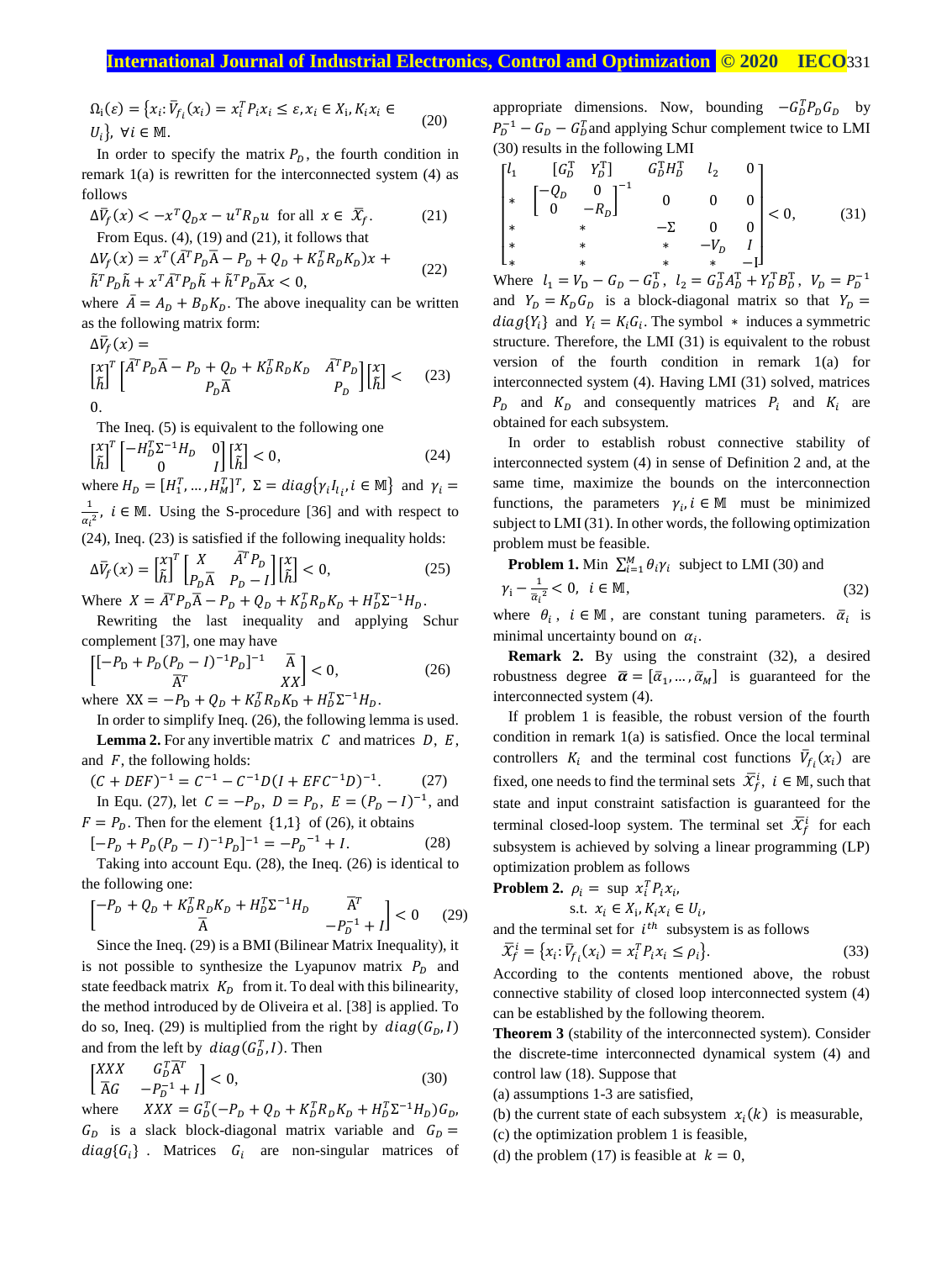Then, there exists local MPC controllers  $\mathbb{P}_N^i(x_{\mathcal{N}_i})$  with their stage cost as  $l_i(\cdot) = x_i^T Q_i x_i + u_i^T R_i u_i$ , terminal cost function as  $\overline{V}_{f_i}(x_i) = x_i^T P_i x_i$ , and terminal set as  $\overline{X}_f^i = \{x_i : \overline{V}_{f_i}(x_i) =$  $x_i^T P_i x_i \le \rho_i$ ,  $i \in \mathbb{M}$ , which locally stabilize the overall closed loop interconnected system (4) for all  $\tilde{h}(k, x) \in H_{\alpha}$ with the region of attraction  $\overline{X}_N = \overline{X}_N^1 \times ... \times \overline{X}_N^M$ .  $\overline{X}_N \subseteq \mathbb{R}^n$ denotes the set of all initial overall state vectors for which assumption (d) is satisfied.

The proof of this theorem with a comparison to Theorem 1 is straightforward.

Since the subsystems are disjoint, problem  $(17)$  includes  $M$ individual sub-problems as  $\mathbb{P}_N(x_i)$ ,  $i \in \mathbb{M}$ .  $\mathbb{P}_N(x_i)$  is the robust version of  $\mathbb{P}_N(x_i^{IS})$ .

**Remark 3.** The bounding procedure described by the Ineq. (3) can also incorporate uncertainties in the elements of matrix  $A_i$ as well as the perturbation function  $h_i(k, x)$ . This feature is of high importance since it is often difficult (and sometimes altogether impossible) to specify the model precisely. In order to incorporate the effects of uncertainties in matrix $A_i$ , it is introduced a perturbation  $\Delta h_i(k, x)$  into the corresponding component of the function $h_i(k, x)$ .

**Remark 4.** The summary of main steps of the proposed RDMPC synthesis procedure is given in algorithms 1. It shows the procedure for the synthesis of the main components of each MPC optimization problem  $\mathbb{P}_N^i(x_i)$ ,  $i \in \mathbb{M}$ , i.e.,  $\overline{V}_{f_i}(x_i)$  and  $\bar{\mathcal{X}}_f^i$ . Once these stabilizing components are specified offline, at each time sample  $k$ , each subsystem  $i, i \in \mathbb{M}$ , measures its local states  $x_i(k)$  and solves its associated optimal control problem  $\mathbb{P}_N^i(x_i)$ . Finally, each subsystem applies its local control input  $\bar{k}_{MPC}^i = \bar{u}_{i,0}^*$ .

**Algorithm 1.** Offline synthesis of  $\overline{V}_{f_i}(x_i)$  and  $\overline{X}_f^i$ 

Step 1. Solve problem 1 to find  $\overline{V}_{f_i}(x_i) = x_i^T P_i x_i$  and  $K_i$ and, at the same time, maximize the bounding parameter  $\alpha_i$ .

Step 2. Solve problem 2 to find the largest feasible level set  ${x_i: \overline{V}_{f_i}(x_i) = x_i^T P_i x_i \le \rho_i},$  locally at each subsystem *i*,  $i \in \mathbb{M}$ , and consider it as the terminal set  $\overline{X}_{f}^{i}$ .

# V. **SIMULATION RESULTS**

In this section, the proposed RDMPC algorithm is applied to an interconnected unstable system composed of  $M = 5$ 

inverted pendulums, with masses of  $m_i = 1kg$ ,  $i \in M$ , and rod lengths of  $l = 1m$ , coupled by springs as shown in Fig. 1.

It is assumed that each inverted pendulum is an individual subsystem. Every two adjacent pendulums (i.e.,  $m_i$  and  $m_{i+1}$ ,  $i \in \mathbb{M} - \{1\}$  are coupled by a sliding spring of  $k_i =$  $3N/m$ , which its position  $a_i(k, x)$  is an uncertain parameter. The nonlinear equation of motion of the  $i<sup>th</sup>$  inverted pendulum is as follows:

$$
m_i l^2 \ddot{\theta}_i \cos \theta_i = m_i g l \sin \theta_i + k_i a_i^2 (\theta_i - \theta_{i+1}) + u_i,
$$
  
\n $i \in \mathbb{M}$  (34)

in which  $\theta_i$  is the angle of the  $i^{th}$  inverted pendulum and  $u_i$ is the torque applied in its pivot. It is assumed that the position of each spring is a piecewise function in both time and state such that it can slide up and down the rods between the support and the high  $\bar{a}_i \in [0 \quad l]$ . For all  $i \in M$ , by linearizing the above equation of motion in the vicinity of  $\theta_i = 0$ , defining the state vector of each subsystem consisting of its angle  $\theta_i$ and its angular velocity  $\dot{\theta}_i$ , i.e.,  $x_i = [\theta_i \quad \dot{\theta}_i]^T$ , and defining a normalized interconnection parameter as  $e_i = (a_i/\overline{a}_i)^2$ [0,1] the state-space model of each subsystem in form of (1) will be obtained accordingly as follows:

$$
\dot{x}_i(t) = \begin{bmatrix} 0 & 1 \\ \varphi_i & 0 \end{bmatrix} x_i + \begin{bmatrix} 0 \\ \beta_i \end{bmatrix} u_i + h_i(k, x), i \in \mathbb{M},
$$
\n(35)

where  $\varphi_i = g/l$ ,  $\beta_i = 1/m_i l^2$ ,  $\gamma_i = \bar{a_i}^2 k_i$ . The uncertain state-dependent perturbation function for the  $i^{th}$  subsystem is defined as

$$
h_{i}(x) = e_{i-1} \begin{bmatrix} 0 & 0 & 0 & 0 \ \frac{\gamma_{i-1}}{\beta_{i}} & 0 & -\frac{\gamma_{i-1}}{\beta_{i}} & 0 \end{bmatrix} \begin{bmatrix} x_{i-1} \\ x_{i} \end{bmatrix} + e_{i} \begin{bmatrix} 0 & 0 & 0 \ -\frac{\gamma_{i}}{\beta_{i}} & 0 & \frac{\gamma_{i}}{\beta_{i}} & 0 \end{bmatrix} \begin{bmatrix} x_{i} \\ x_{i+1} \end{bmatrix}, i \in \mathbb{M},
$$
\n(36)

The linearized continuous-time mathematical model of the system is discretized by the Euler method with sampling time 0.1s. The local state and input constraints are considered as  $||x_i||_{\infty}$  ≤ 10 and  $||u_i||_{\infty}$  ≤ 15, respectively. The prediction horizon is  $N_i = 5$ ,  $Q_i$  and  $R_i$  are identity,  $\forall i \in \mathbb{M}$ . Minimal uncertainty bounds on  $\alpha_i$  denoted by  $\overline{\alpha}_i$ , which is the smallest feasible value of  $\alpha_i$  in problem 1, are chosen as  $\overline{\alpha}_i = 1$ ,  $\forall i \in \mathbb{M}$ . The control goal is to design a decentralized Predictive control strategy in order to keep the pendulums in the upright position via the inputs  $u_i$ ,  $i \in \mathbb{M}$ , despite a variation in the parameters  $a_i$ . The initial states are chosen as



**Fig. 1**. The schematic of overall system with five subsystems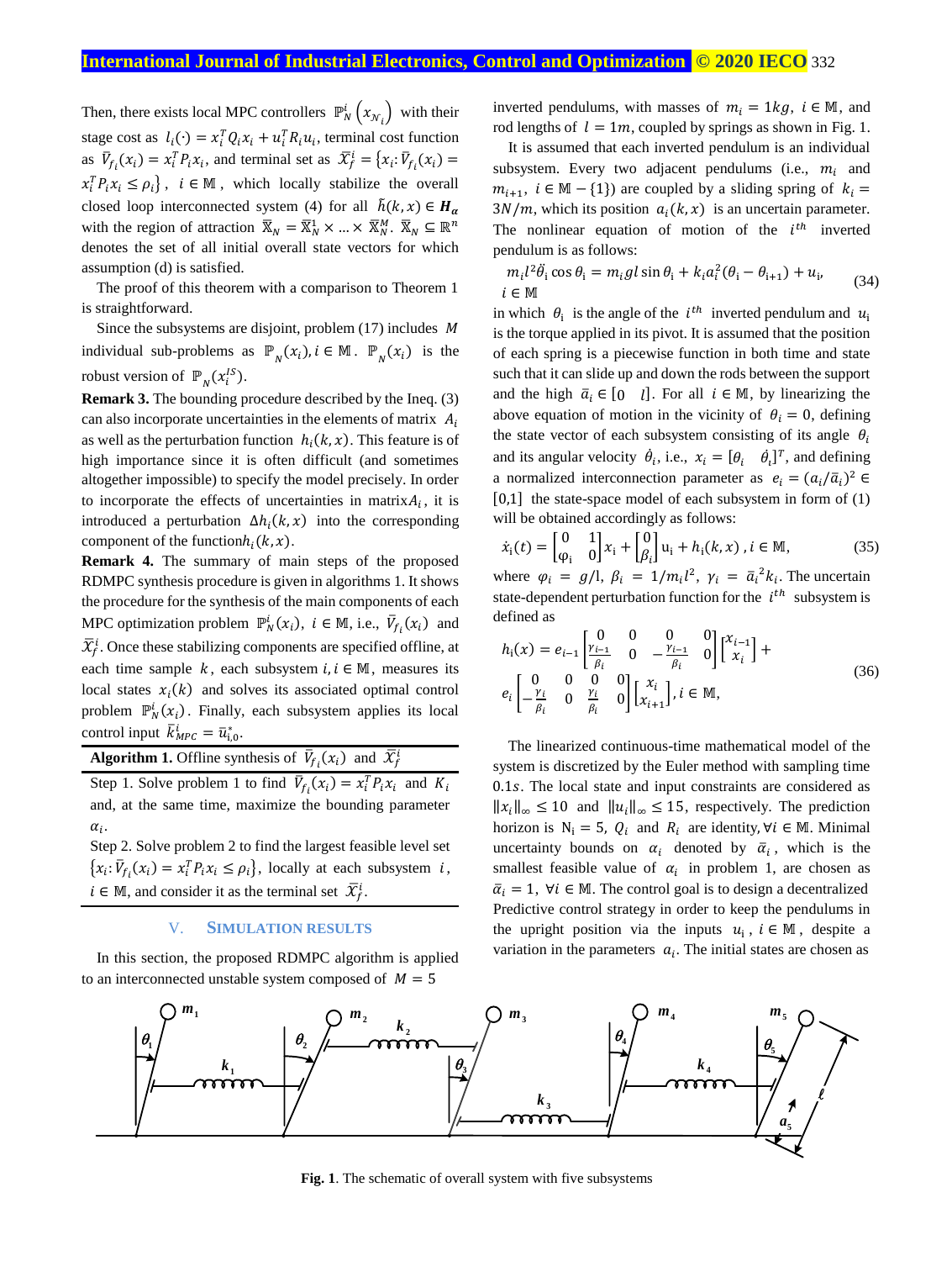$x_1 = [1.2, 0]^T$ ,  $x_5 = [-0.2, 0]^T$  and  $x_i = [0, 0]^T$ ,  $i = 2, ..., 4$ . Solving the optimization problem 1 using the YALMIP MATLAB Toolbox [39], results in  $\alpha_1 = 2.89$ . If we solve problem 1 in centralized fashion (the selection of matrix H for centralized and overall decentralized systems are quite different), in which the obtained bounds  $\tilde{a}_i$  for all subsystems are identical and equal to  $\tilde{\alpha}$ , the value  $\tilde{\alpha}_i = \tilde{\alpha} = 1.73$  is obtained.

In decentralized case, the obtained value for  $\alpha_i$ ,  $i = 1, ..., 5$ , are shown in Table I. As shown in this table, the tolerable uncertainty bound for each subsystem in decentralized MPC case is larger than the corresponding values for centralized MPC. Therefore, by designing decentralized controllers we can maximize the interconnection bounds the can be tolerated by each subsystem separately. The values of  $\alpha_i$  greater than 1 mean that the subsystems can also tolerate uncertainty in other parameters such as masses  $m_i$  and springs coefficients  $k_i$ .

**TABLE I** OBTAINED BOUNDS FOR CENTRALIZED AND DECENTRALIZED

| <b>STRUCTURES</b>                |      |      |      |      |      |  |  |  |  |  |
|----------------------------------|------|------|------|------|------|--|--|--|--|--|
| Subsystems                       | # 1  | #2   | #3   | #4   | # 5  |  |  |  |  |  |
| $\tilde{\alpha}_i$ (Centralized) | 1.73 | 1.73 | 1.73 | 1.73 | 1.73 |  |  |  |  |  |
| $\alpha_i$ (Decentralized)       | 2.89 | 2.64 | 2.58 | 2.43 | 2.59 |  |  |  |  |  |



**Fig. 2**. Trajectories under RDMPC for i=1,2.

In order to show the feasibility and performance of the proposed RDMPC algorithm, two different simulations were done. In first simulation, it is assumed that the parameters  $m_i$ and  $k_i$  have their nominal values and only the position of first spring is variable according to the following profile.

$$
e_1(k) = \begin{cases} 0.8 & 0 \leq k < 5 \\ 0.5 & 5 \leq k < 10 \\ 1 & 10 \leq k \end{cases}
$$

Fig. 2 shows the simulated closed-loop trajectories for the control inputs and states of the first two pendulums. In second simulation, despite the uncertain interconnections, the robustness of the proposed control strategy with respect to uncertainty in the model's parameters  $k_i$  and  $m_i$  is evaluated. During the simulation process, for  $i = 1, 5$ , these parameters were allowed to vary randomly subject to  $0.8k_i^0 \leq$  $k_i \leq 1.2k_i^0$ , and  $0.8m_i^0 \leq m_i \leq 1.2m_i^0$  ( $k_i^0$  and  $m_i^0$ represent nominal values for  $i^{th}$  subsystem).

The simulated closed-loop results for the control inputs and angles of all subsystems are shown in Fig. 3. These simulation results show that the proposed RDMPC strategy performs well and stabilizes the state variables of the inverted pendulums system despite the interaction between inverted pendulums and a wide range of parameter variations.



**Fig. 3.** Closed-loop trajectories under RDMPC in presence of parameter uncertainty for i=1,5.

Now, we evaluate the performance of the proposed RDMPC approach compared to robust decentralized static state feedback (RDSSF) suggested in [40] in Table II. The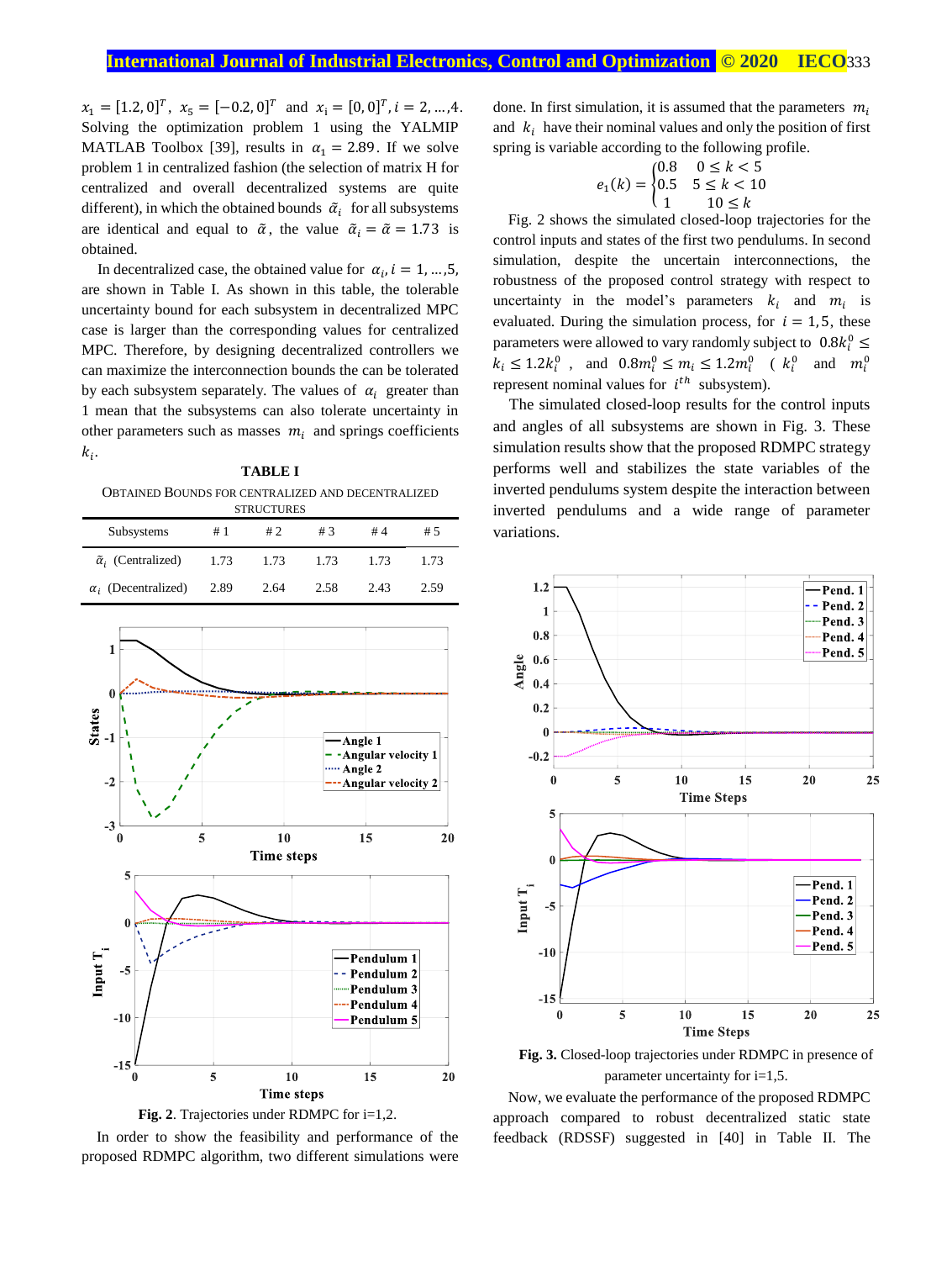summation of absolute error  $(SAE = \sum_{0}^{t_s} |e(k)|)$  [41] performance index is applied to evaluate and compare the performance (in the stabilization problem  $e(k) = x(k)$ ). Fig. 4 shows the simulated closed-loop trajectories of the first two pendulums controlled by RDMPC and RDSSF controllers. As one sees in Fig. 4 and Table II, our proposed RDMPC approach improves the performance of the closed-loop system with compare to RDSSF approach.

**TABLE II** COMPARISON OF SAE PERFORMANCE INDICES FOR RDMPC AND SSF STRUCTURES FOR SUBSYSTEMS 1, 2 AND 5

|            | <b>States</b>                           | $\theta_1$ $\theta_1$ $\theta_2$ $\theta_2$ $\theta_5$ $\theta_5$ |  |  |
|------------|-----------------------------------------|-------------------------------------------------------------------|--|--|
| <b>SAE</b> | (RDMPC) 5.13 12.42 0.41 1.04 1.09 1.91  |                                                                   |  |  |
|            | (RDSSF) 10.39 11.72 4.75 5.23 2.76 1.93 |                                                                   |  |  |



**Fig. 4**. Closed-loop trajectories under RDMPC and RDSSF for  $i=1,2,5$ .

## **VI. CONCLUSION**

In this paper, it is proposed a robust decentralized MPC strategy for a class of discrete-time interconnected systems. Each nominal LTI subsystem is subjected to an additive quadratic ally bounded perturbation, which can be nonlinear in general. The perturbation can be arisen due to interactions between the subsystems in a networked system. To guarantee robust asymptotic stability, the sufficient conditions for

designing MPC stabilizing components based on dual-mode MPC stability theorem in the form of an LMI optimization problem was characterized. To illustrate the effectiveness of the proposed approach, it was applied to a system composed of five coupled inverted pendulums, which is a typical interconnected system, in a decentralized fashion. The results confirmed the graceful capability of the proposed RMPC approach. In the future study, we will consider the information of neighbor subsystems in the local cost function and prediction in order to enlarge the permitted bound of uncertainties and enhance the performance of overall system.

## **REFERENCES**

- [1] D. D. Siljak, *Decentralized control of complex systems*: Courier Corporation, 2011.
- [2] D. Wang, D. Liu, C. Mu, and H. Ma, "Decentralized guaranteed cost control of interconnected systems with uncertainties: a learning-based optimal control strategy," *Neurocomputing,* vol. 214, pp. 297-306, 2016.
- [3] S. Ghali, I. S. Aousgi, and S. Elloumi, "Decentralized Optimal Control of Interconnected systems using a direct approach," in *2017 International Conference on Advanced Systems and Electric Technologies (IC\_ASET)*, 2017, pp. 79-84.
- [4] Y.-X. Li, S. Tong, and G.-H. Yang, "Observer-based adaptive fuzzy decentralized event-triggered control of interconnected nonlinear system," *IEEE transactions on cybernetics,* 2019.
- [5] L. Li, R. R. Negenborn, and B. De Schutter, "Distributed model predictive control for cooperative synchromodal freight transport," *Transportation Research Part E: Logistics and Transportation Review,* vol. 105, pp. 240-260, 2017.
- [6] V. Puig, C. Ocampo-Martínez, J. Romera, J. Quevedo, R. Negenborn, P. Rodríguez*, et al.*, "Model predictive control of combined irrigation and water supply systems: application to the Guadiana river," in *Proceedings of 2012 9th IEEE International Conference on Networking, Sensing and Control*, 2012, pp. 85-90.
- [7] A. Casavola, G. Franzè, D. Menniti, and N. Sorrentino, "Voltage regulation in distribution networks in the presence of distributed generation: A voltage set-point reconfiguration approach," *Electric power systems research,* vol. 81, pp. 25-34, 2011.
- [8] F. Tedesco, A. Casavola, and E. Garone, "A distributed parallel command governor strategy for the coordination of multi-agent networked systems," *IFAC Proceedings Volumes,* vol. 45, pp. 478-483, 2012.
- [9] F. Tedesco, D. M. Raimondo, and A. Casavola, "Collision avoidance command governor for multi‐vehicle unmanned systems," *International Journal of Robust and Nonlinear Control,* vol. 24, pp. 2309-2330, 2014.
- [10] M. S. Mahmoud, "Resilient decentralized stabilization for interconnected discrete-time systems," *Journal of optimization theory and applications,* vol. 145, pp. 507-525, 2010.
- [11] M. S. Elliott and B. P. Rasmussen, "Model-based predictive control of a multi-evaporator vapor compression cooling cycle," in *American Control Conference, 2008*, 2008, pp. 1463-1468.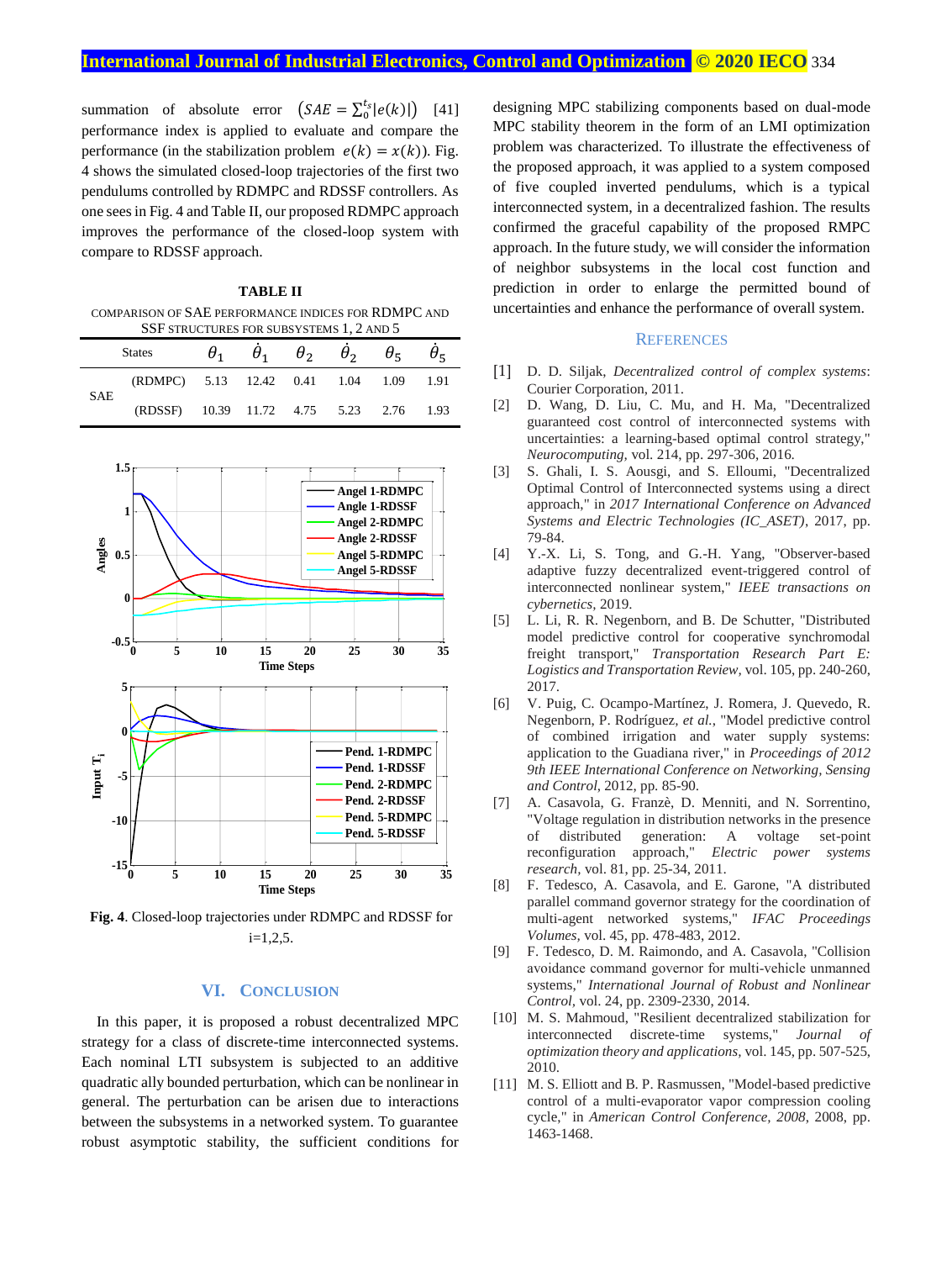# **International Journal of Industrial Electronics, Control and Optimization .© 2020 IECO**335

- [12] D. Q. Mayne, J. B. Rawlings, C. V. Rao, and P. O. M. Scokaert, "Constrained model predictive control: Stability and optimality," *Automatica,* vol. 36, pp. 789-814, 2000.
- [13] D. Q. Mayne, "Model predictive control: Recent developments and future promise," *Automatica,* vol. 50, pp. 2967-2986, 2014.
- [14] P. W. Sauer, M. A. Pai, and J. H. Chow, *Power System Dynamics and Stability: With Synchrophasor Measurement and Power System Toolbox*: Wiley, 2017.
- [15] J. B. Rawlings and M. J. Risbeck, "Model predictive control with discrete actuators: Theory and application," *Automatica,* vol. 78, pp. 258-265, 2017.
- [16] J. H. Lee, "Model predictive control: Review of the three decades of development," *International Journal of Control, Automation and Systems,* vol. 9, pp. 415-424, 2011.
- [17] P. O. Scokaert and J. B. Rawlings, "Stability of model predictive control under perturbations," in *IFAC Symposium on Nonlinear Control System Design, Tahoe City, California*, 1995, pp. 21-26.
- [18] D. L. Marruedo, T. Alamo, and E. Camacho, "Input-to-state stable MPC for constrained discrete-time nonlinear systems with bounded additive uncertainties," in *Decision and Control, 2002, Proceedings of the 41st IEEE Conference on*, 2002, pp. 4619-4624.
- [19] G. Betti, M. Farina, and R. Scattolini, "A robust MPC algorithm for offset-free tracking of constant reference signals," *IEEE Transactions on Automatic Control,* vol. 58, pp. 2394-2400, 2013.
- [20] D. Raimondo, L. Magni, and R. Scattolini, "Decentralized MPC of nonlinear systems: An input-to-state stability approach," *International Journal of Robust and Nonlinear Control,* vol. 17, pp. 1651-1667, 2007.
- [21] H. K. Khalil and J. W. Grizzle, *Nonlinear systems* vol. 3: Prentice hall Upper Saddle River, NJ, 2002.
- [22] S. Riverso, M. Farina, and G. Ferrari-Trecate, "Plug-andplay decentralized model predictive control," in *Decision and Control (CDC), 2012 IEEE 51st Annual Conference on*, 2012, pp. 4193-4198.
- [23] S. Riverso, M. Farina, and G. Ferrari-Trecate, "Plug-andplay decentralized model predictive control for linear systems," *IEEE Transactions on Automatic Control,* vol. 58, pp. 2608-2614, 2013.
- [24] M. S. Ghasemi and A. A. Afzalian, "Robust tube-based MPC of constrained piecewise affine systems with bounded additive disturbances," *Nonlinear Analysis: Hybrid Systems,*  vol. 26, pp. 86-100, 2017.
- [25] A. Alessio, D. Barcelli, and A. Bemporad, "Decentralized model predictive control of dynamically coupled linear systems," *Journal of Process Control,* vol. 21, pp. 705-714, 2011.
- [26] D. Barcelli and A. Bemporad, "Decentralized model predictive control of dynamically-coupled linear systems: Tracking under packet loss," *IFAC Proceedings Volumes,*  vol. 42, pp. 204-209, 2009.
- [27] L. Lu, Y. Zou, and Y. Niu, "Event-triggered decentralized robust model predictive control for constrained large-scale interconnected systems," *Cogent Engineering,* vol. 3, 2016.
- [28] T. Keviczky, F. Borrelli, and G. J. Balas, "Decentralized receding horizon control for large scale dynamically decoupled systems," *Automatica,* vol. 42, pp. 2105-2115, 2006.
- [29] D. D. Šiljak and D. M. Stipanovic, "Robust stabilization of nonlinear systems: The LMI approach," *Mathematical Problems in Engineering,* vol. 6, 2000.
- [30] D. D. Siljak, D. M. Stipanovic, and A. I. Zecevic, "Robust decentralized turbine/governor control using linear matrix inequalities," *IEEE Transactions on Power Systems,* vol. 17, pp. 715-722, 2002.
- [31] A. S. Tlili, S. Dhbaibi, and N. B. Braiek, "Robust decentralised observer based guaranteed cost control for nonlinear uncertain interconnected systems. Application to multi-machine power systems," *International Journal of Systems Science,* vol. 43, pp. 1713-1727, 2012.
- [32] A. I. Zecevic, G. Neskovic, and D. D. Siljak, "Robust decentralized exciter control with linear feedback," *IEEE Transactions on Power Systems,* vol. 19, pp. 1096-1103, 2004.
- [33] A. I. Zečević and D. D. Šiljak, "Estimating the region of attraction for large-scale systems with uncertainties," *Automatica,* vol. 46, pp. 445-451, 2010.
- [34] S. V. Naghavi, S. V. Naghavi, A. Safavi, A. Safavi, M. H. Khooban, M. H. Khooban*, et al.*, "A robust control strategy for a class of distributed network with transmission delays: LMI-based model predictive controller," *COMPEL-The international journal for computation and mathematics in electrical and electronic engineering,* vol. 35, pp. 1786- 1813, 2016.
- [35] H. Chen and F. Allgöwer, "A quasi-infinite horizon nonlinear model predictive control scheme with guaranteed stability," *Automatica,* vol. 34, pp. 1205-1217, 1998.
- [36] V. Yakubovich, "The S-procedure in nonlinear control theory," *Vestnik Leningrad Univ. Math,* vol. 4, pp. 73-93, 1977.
- [37] J. G. VanAntwerp and R. D. Braatz, "A tutorial on linear and bilinear matrix inequalities," *Journal of Process Control,* vol. 10, pp. 363-385, 2000.
- [38] M. C. de Oliveira, J. Bernussou, and J. C. Geromel, "A new discrete-time robust stability condition," *Systems & control letters,* vol. 37, pp. 261-265, 1999.
- [39] J. Lofberg, "YALMIP: A toolbox for modeling and optimization in MATLAB," in *2004 IEEE international conference on robotics and automation (IEEE Cat. No. 04CH37508)*, 2004, pp. 284-289.
- [40] D. Stipanovic and D. Siljak, "Robust stability and stabilization of discrete-time non-linear systems: the LMI approach," *International Journal of Control,* vol. 74, pp. 873-879, 2001.
- [41] E. Zakeri, S. A. Moezi, and M. Eghtesad, "Optimal interval type-2 fuzzy fractional order super twisting algorithm: A second order sliding mode controller for fully-actuated and under-actuated nonlinear systems," ISA transactions, vol. 85, pp. 13-32, 2019.